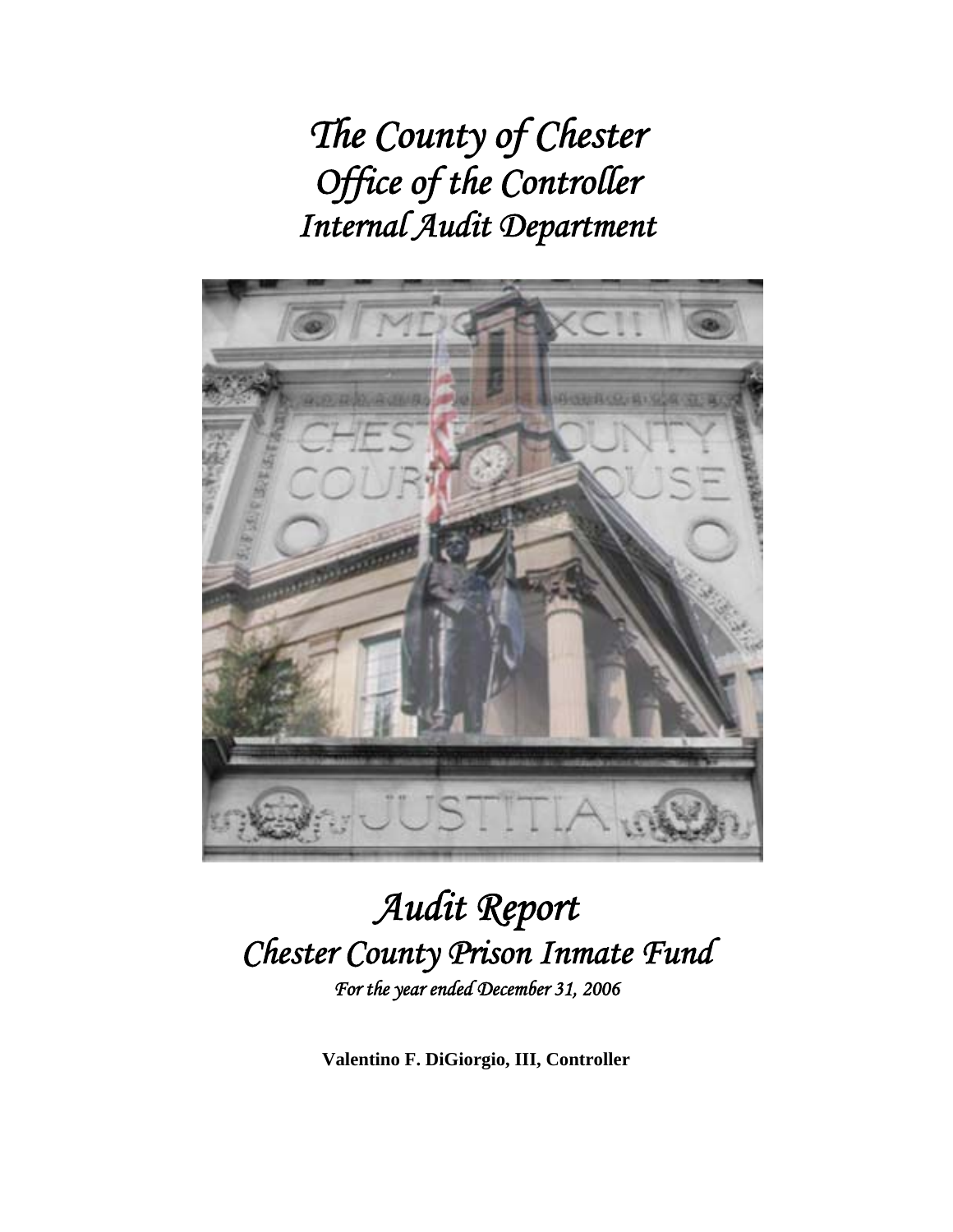## **AUDIT OF THE CHESTER COUNTY PRISON INMATE FUND**

## **FOR THE YEAR ENDED DECEMBER 31, 2006**

**Warden D. Edward McFadden Chester County Prison 501 Wawaset Road West Chester, PA 19382**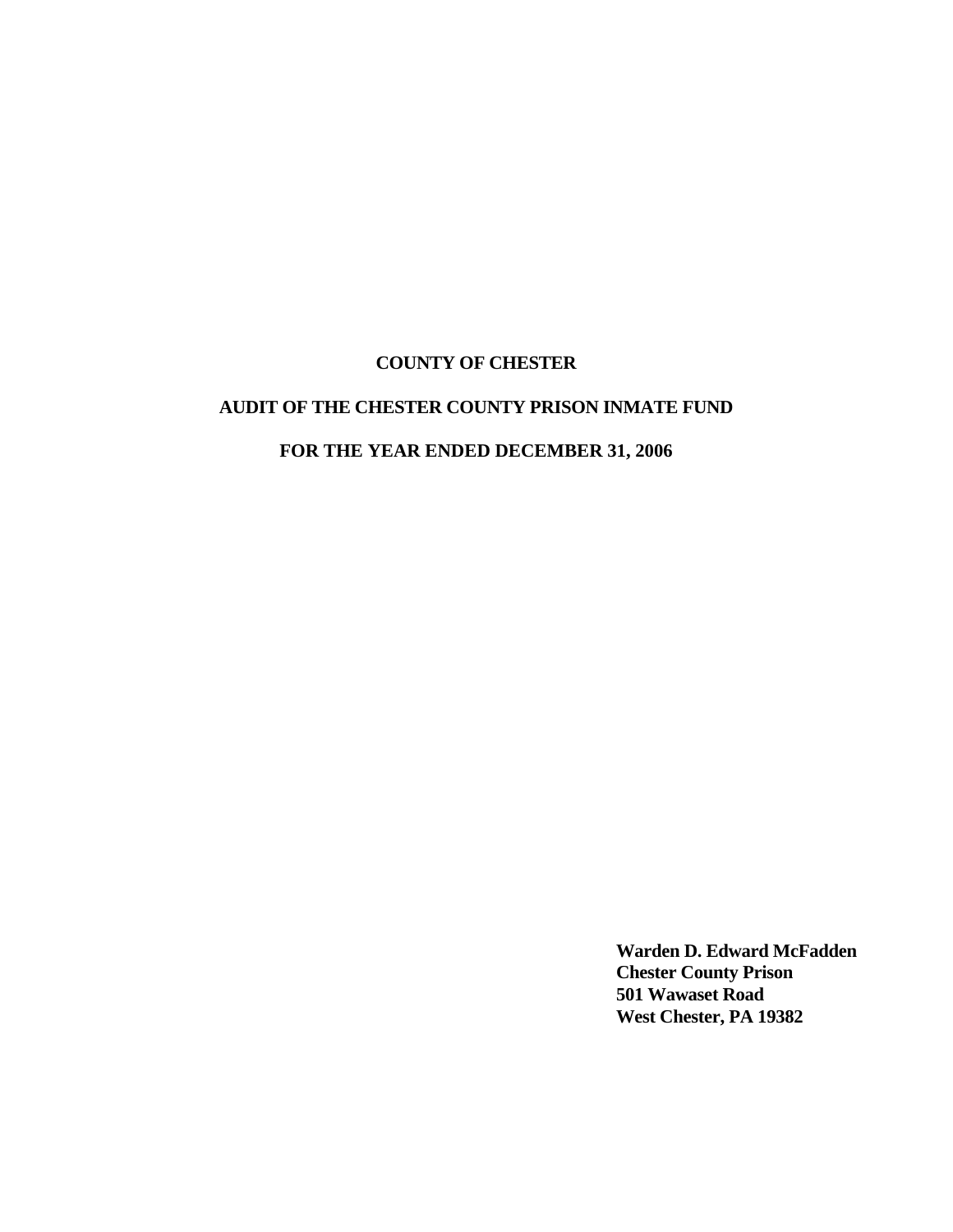## **AUDIT OF THE CHESTER COUNTY PRISON INMATE FUND**

## **TABLE OF CONTENTS**

| FINANCIAL STATEMENTS:                          |  |
|------------------------------------------------|--|
|                                                |  |
| Statement of Cash Receipts, Disbursements, and |  |
|                                                |  |
| AUDITOR'S REPORT ON COMPLIANCE AND             |  |
|                                                |  |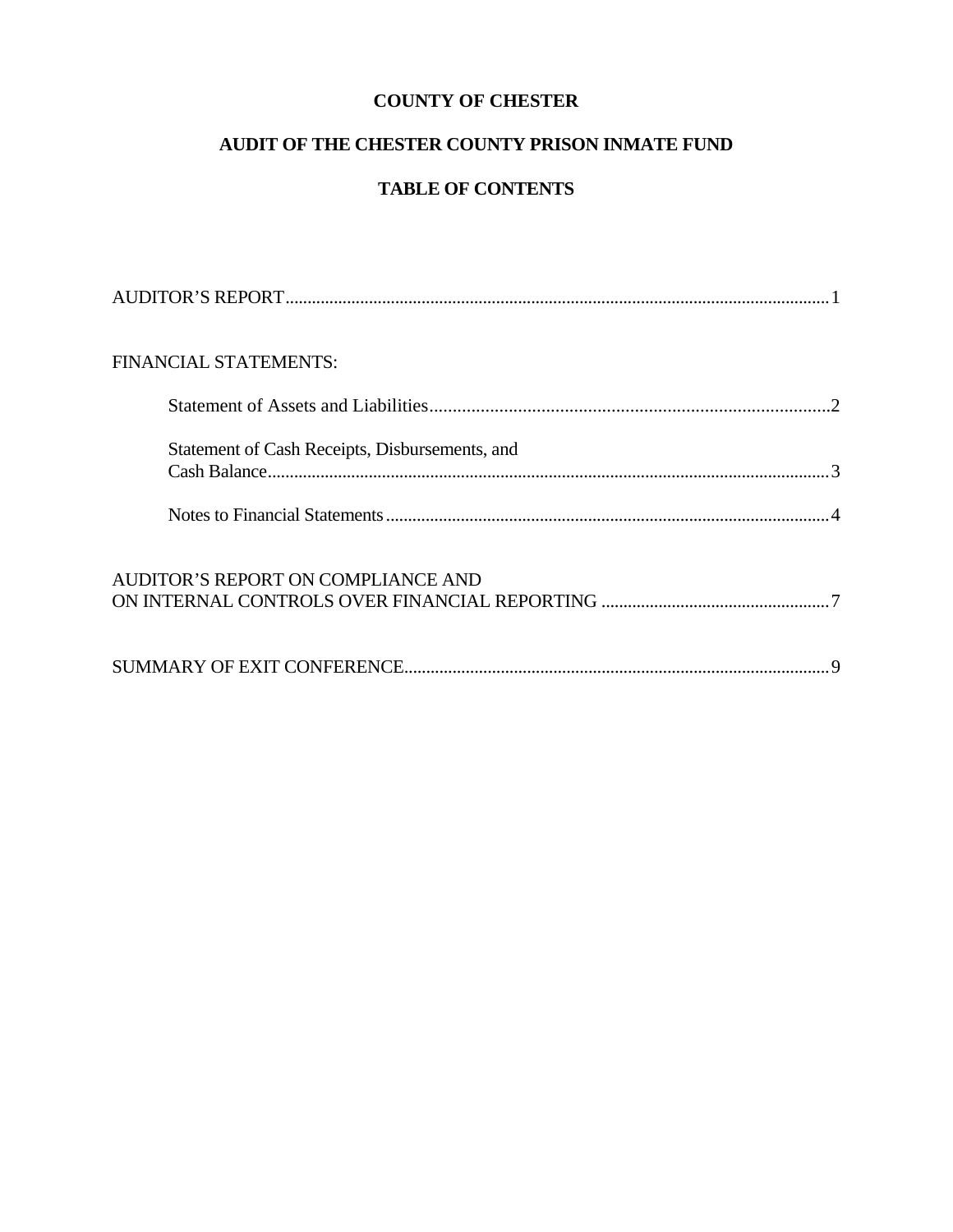

## **COUNTY OF CHESTER** OFFICE OF THE CONTROLLER

2 N. HIGH STREET, SUITE 540, P.O. BOX 2748, WEST CHESTER, PA 19380-0991 TELEPHONE: (610) 344-6155 FAX: (610) 344-6750

January 8, 2008

VALENTINO F. DIGIORGIO, III Controller

> Warden D. Edward McFadden 501 South Wawaset Road West Chester, PA 19382

Internal Audit has audited the accounts of the *Chester County Prison Inmate Fund* (*Inmate Fund*) as of December 31, 2006, and has compiled the attached Statement of Assets and Liabilities and the related Statement of Cash Receipts, Disbursements, and Cash Balance for the year then ended. It is Internal Audit's responsibility to annually audit the accounts and records of the *Inmate Fund* and to report the results of such audits to the Chester County Prison Board. It is management's responsibility to maintain, update, and reconcile these accounts on a continuous basis.

Our audit was conducted in accordance with generally accepted auditing standards and the Government Auditing Standards issued by the Comptroller General of the United States. Those standards require that we plan and perform the audit in a manner which will provide *reasonable assurance* that the accounts are free of material misstatement and that amounts are properly supported and approved.

As described in Note 1, the accompanying financial statements are prepared on the cash basis of accounting, which is a comprehensive basis of accounting other than generally accepted accounting principles. Accordingly, the statements referred to above are not intended to present the financial position and results of operations of the *Inmate Fund* in conformity with generally accepted accounting principles.

In our opinion, the accounts of the *Inmate Fund* are stated fairly as of December 31, 2006. Consequently, the corresponding financial statements prepared by Internal Audit present fairly, in all material respects, the assets and liabilities of the *Inmate Fund* as of December 31, 2006, and the cash receipts, disbursements, and cash balances for the year then ended.

In accordance with Government Auditing Standards, Internal Audit has also issued a report dated January 8, 2008, on our evaluation of the internal control over financial reporting and on our tests of compliance with certain provisions of laws, regulations, policies and/or procedures for the *Inmate Fund*. That report is an integral part of an audit performed in accordance with Government Auditing Standards and is to be read in conjunction with this report in considering the results of our audit.

Valentino F. DiGiorgio To

**Controller**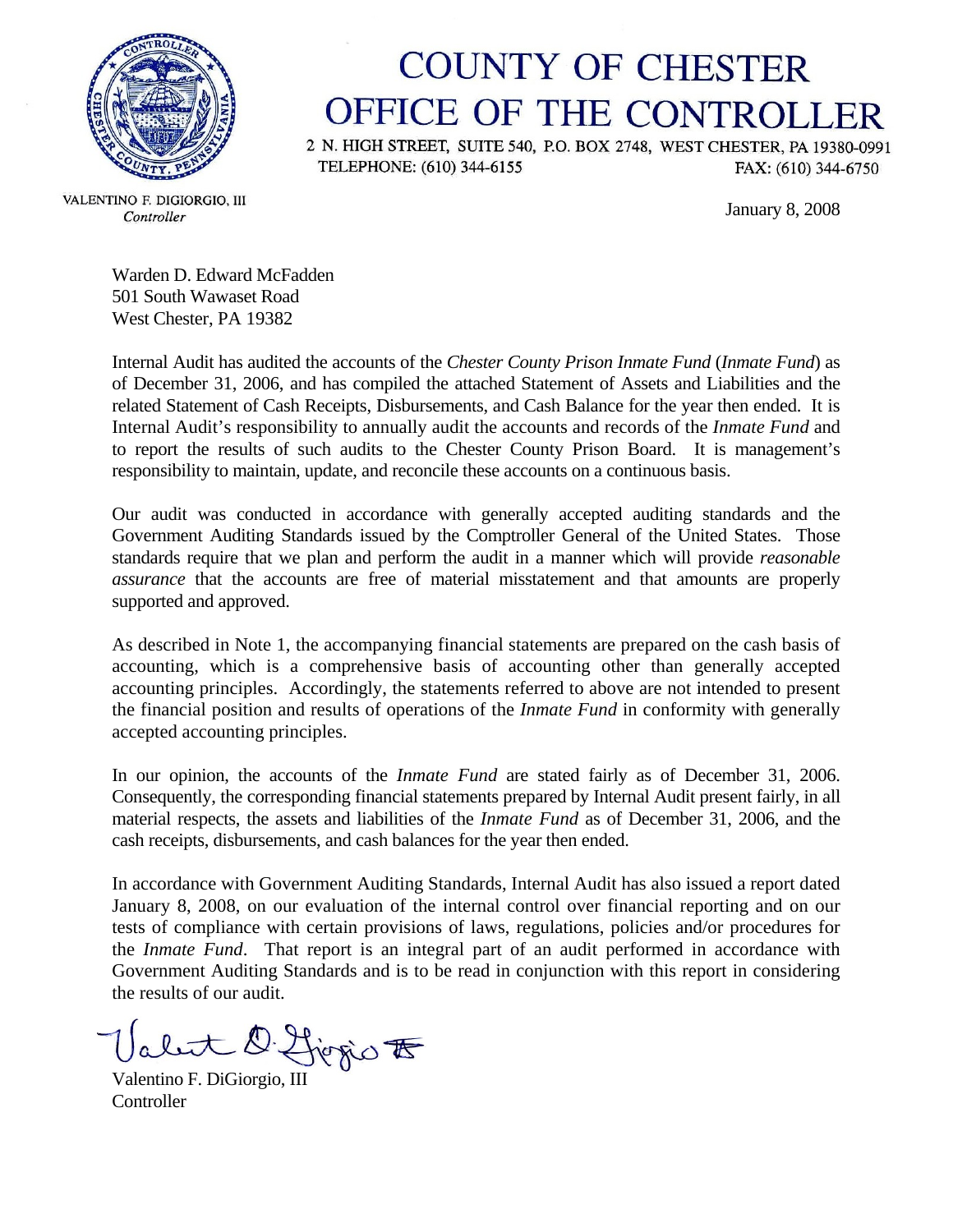#### **CHESTER COUNTY PRISON INMATE FUND**

## **STATEMENT OF ASSETS AND LIABILITIES**

#### **DECEMBER 31, 2006**

## **ASSETS**

| Cash                                        | \$<br>90,073  |
|---------------------------------------------|---------------|
| Petty Cash - Inmate Fund                    | 506           |
| Due From County - Accrued Payroll           | 3,576         |
| Due From Canteen Fund                       | 11,175        |
| $*$ Transfer From Canteen – Contingency $*$ | 2,725         |
| <b>Total Assets</b>                         | 108,055       |
| <b>LIABILITIES</b>                          |               |
| Due to Inmates                              | 108,055<br>S. |
| <b>Total Liabilities</b>                    | 08,055        |

\* See Note 2 of the Financial Statements

*The accompanying notes are an integral part of these financial statements.*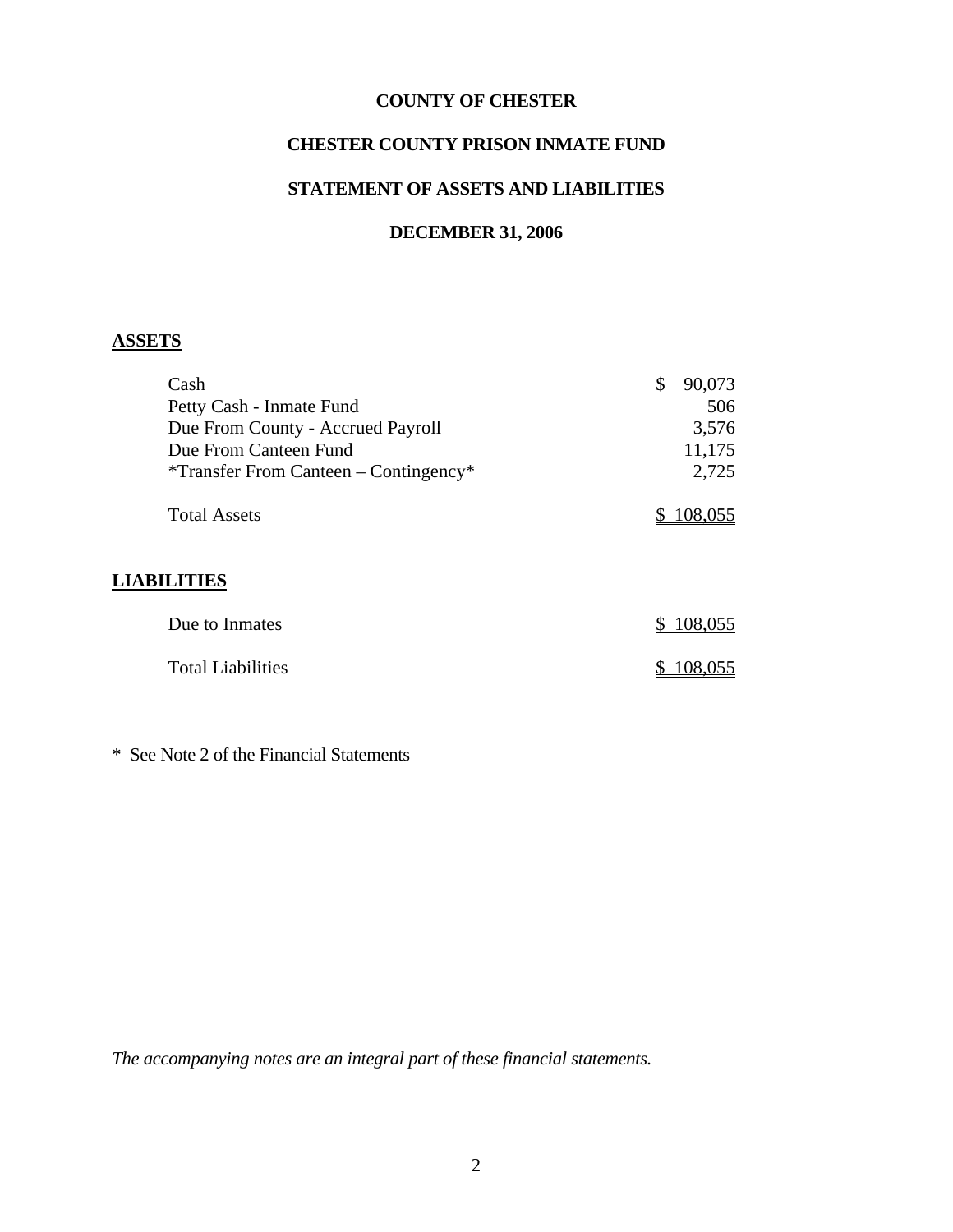## **CHESTER COUNTY PRISON INMATE FUND**

## **STATEMENT OF CASH RECEIPTS, DISBURSEMENTS, AND CASH BALANCE**

## **FOR THE YEAR ENDED DECEMBER 31, 2006**

| Cash Balance, January 1, 2006                   |           | \$<br>80,427 |
|-------------------------------------------------|-----------|--------------|
| Receipts:                                       |           |              |
| \$<br><b>Inmate Processing</b>                  | 192,765   |              |
| <b>Visits</b>                                   | 377,217   |              |
| Mail                                            | 348,584   |              |
| <b>Miscellaneous Chores</b>                     | 882       |              |
| Miscellaneous Income                            | 5,380     |              |
| <b>Canteen Wages</b>                            | 2,125     |              |
| Pre-Work Release Wages                          | 36,622    |              |
| <b>Collected Inmate Payroll</b>                 | 135,648   |              |
| <b>Interest Earned</b>                          | 3,476     |              |
| <b>Stale Dated Checks</b>                       | 3,674     |              |
| Reimbursed Bank Fees From Canteen Fund          | 580       |              |
| <b>Bank Return Check Credits</b>                | 137       |              |
| Reimbursements For Cash Payments                | 2,661     |              |
| \$<br><b>Total Receipts</b>                     | 1,109,751 |              |
| Disbursements:                                  |           |              |
| <b>Canteen Sales</b><br>\$                      | 750,237   |              |
| <b>Discharged Inmates</b>                       | 131,748   |              |
| Disbursements on Behalf of Inmates              | 143,944   |              |
| <b>Inmate Financial Responsibility Payments</b> | 59,041    |              |
| Replenishment of petty cash fund                | 2,661     |              |
| Miscellaneous Expenses                          | 398       |              |
| <b>Bank Charges</b>                             | 3,369     |              |
| <b>Unclaimed Property</b>                       | 4,984     |              |
| <b>Transfers to Canteen Fund</b>                | 3,723     |              |
| <b>Total Disbursements</b><br>\$                | 1,100,105 |              |
| <b>Excess of Receipts over Disbursements</b>    |           | 9,646        |
| Cash Balance, December 31, 2006                 |           | \$<br>90,073 |

*The accompanying notes are an integral part of these financial statements*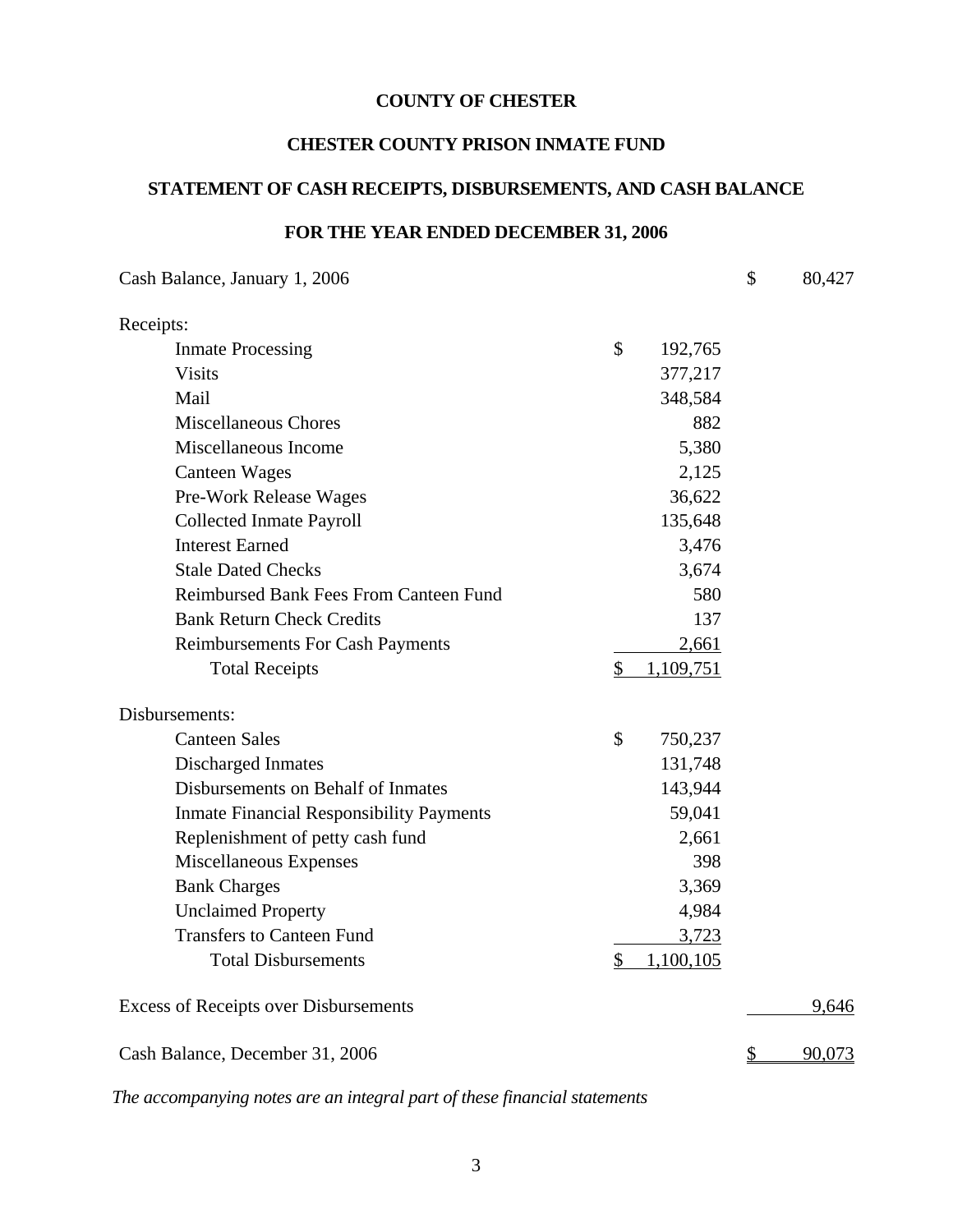#### **CHESTER COUNTY PRISON INMATE FUND**

#### **NOTES TO FINANCIAL STATEMENTS**

#### **FOR THE YEAR ENDED DECEMBER 31, 2006**

## *Note 1 - Summary of Significant Accounting Policies*

#### **Background and Reporting Entity**

The audited financial statements of the *Inmate Fund* include those transactions dealing with funds that belong to the inmates. Each inmate has an account set up for him/her when money is received in his/her name. Receipts stem from money removed from the inmates' possession at the time of commitment (inmate processing), from family and friends during visits and through the mail, and from the County of Chester, Chester County Prison Canteen Fund, and the Correctional Center in the form of payroll for jobs and miscellaneous chores performed by the inmates. Disbursements include payments to the Chester County Prison Canteen Fund for inmate purchases from the prison's in-house store (the canteen), payment of account balances to discharged inmates, and payments on behalf of inmates to individuals designated by the inmates. Disbursements on behalf of inmates include checks to family and/or friends, postage, telephone, notary fees, restitution payments, and medical co-pays. Consequently, the cash balance is always representative of the liabilities ultimately due to the inmates upon their discharge.

At December 31, 2006, there were 916 inmates housed at the Chester County Prison.

The actual operating expenses of the Chester County Prison are paid for by the County of Chester. These costs include salaries and wages of prison employees, related fringe benefits, postage, telephone, office supplies, computer/LAN use, and furniture and equipment. These costs are not included in the audited Statement of Cash Receipts, Disbursements, and Cash Balance.

#### **Basis of Accounting**

The books and records of the *Inmate Fund* are maintained on the cash basis of accounting. Consequently, receipts are recognized when received rather than when assessed or otherwise due, and disbursements are recognized when paid rather than when the obligation is incurred. Accordingly, the accompanying statements do not present the assets, liabilities, receipts, and disbursements in accordance with generally accepted accounting principles.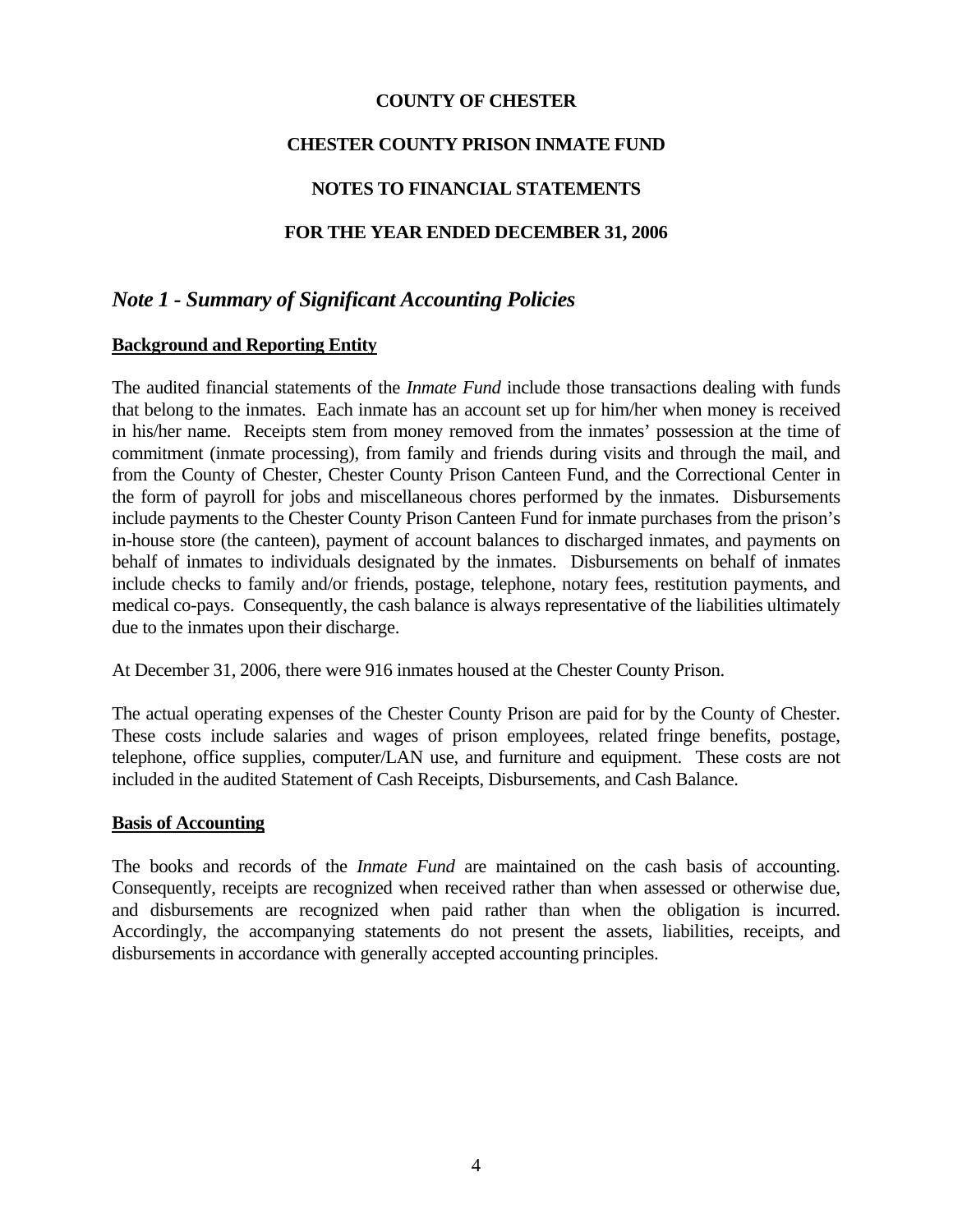#### **CHESTER COUNTY PRISON INMATE FUND**

## **NOTES TO FINANCIAL STATEMENTS**

#### **FOR THE YEAR ENDED DECEMBER 31, 2006**

## *Note 1 - Summary of Significant Accounting Policies (continued)*

#### **Inmate Financial Responsibility Program**

The Inmate Financial Responsibility Program (IFR) was adopted by the Chester County Commissioners and made effective in January of 1997. It consists of a \$2.00 per day surcharge that is chargeable to the inmates' personal accounts as compensation for room and board. These surcharges are paid over to the County of Chester. The IFR program also includes provisions to hold the inmates personally responsible for any damages they have done to prison property or incidental costs incurred by the prison for the inmates. These receipts are retained by the prison. IFR fees are assessed at the time of discharge (the full sentence has been served) and are only assessed on the inmates who have been sentenced and committed for a period of 2 years or less. IFR fees are not assessed on those being held at the prison for trial. In the Statement of Cash Receipts, Disbursements, and Cash Balance for the year ended December 31, 2006, IFR fees received represent those actual payments made to the Chester County Prison, while IFR fees disbursed represent any funds received, in addition to non-cash transactions of transfers from the inmates' accounts.

As of December 31, 2006, \$2,683,523 in IFR debt is owed to the Chester County Prison and subsequently to the County of Chester. It should be noted that Prison management does have policies and procedures in place to collect the room and board fees from discharged inmates. They currently have a dedicated full-time employee who is reponsible of collecting the fees. However, Internal Audit does not believe that the current policies and procedures are adequate. We recommend that Prison management amend the current policies and procedures and explore other methods and practices in order to increase collection of room and board fees from prisoners.

## *Note 2 - Contingency*

For the current year, as of December 31, 2006, the liabilities are under-funded by approximately \$2,725.00. This is a material improvement from the previous year. At December 31, 2005, the liabilities were under-funded by \$22,049.00. However, this amount was incorrect due to the fact that several recording errors were found within the Prison reports from the JailView computer system. Although the Prison reports were determined to be unreliable for audit purposes in 2005, Internal Audit has obtained reasonable assurance that the Prison reports used in the 2006 audit have been appropriately adjusted and are reliable. Due to the fluctuating nature of the contingency liability, Internal Audit is not making a recommendation at this time with regards to correcting the imbalance. However, it is understood that should the account be closed and paid out at any time, the underfunded liabilities would be paid from the profits in the Canteen Fund.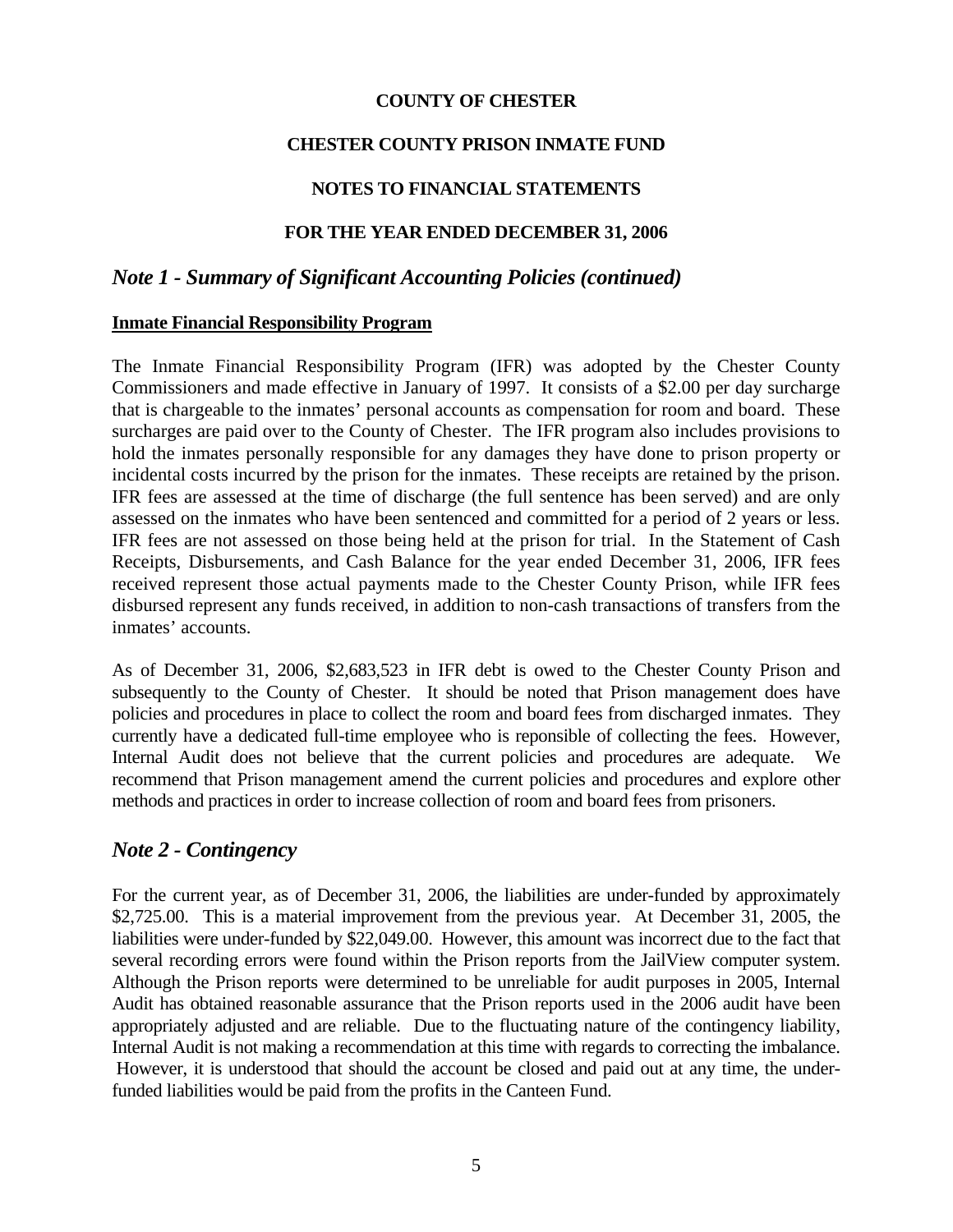#### **CHESTER COUNTY PRISON INMATE FUND**

## **NOTES TO FINANCIAL STATEMENTS**

## **FOR THE YEAR ENDED DECEMBER 31, 2006**

## *Note 3 - Legal Matters*

Our audit disclosed no pending litigation involving the *Inmate Fund* or the Warden of the Chester County Prison for the year ended December 31, 2006.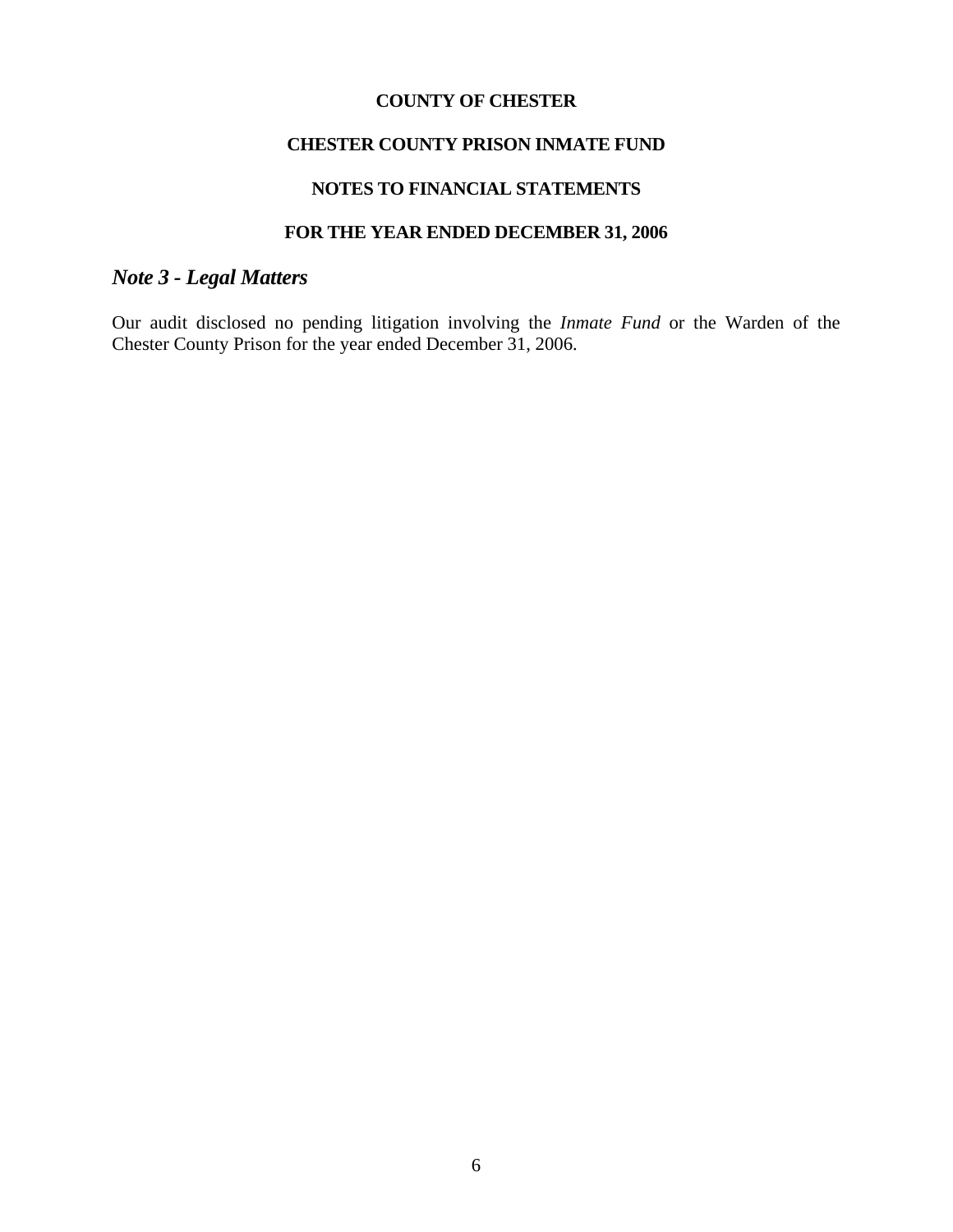

# **COUNTY OF CHESTER** OFFICE OF THE CONTROLLER

2 N. HIGH STREET, SUITE 540, P.O. BOX 2748, WEST CHESTER, PA 19380-0991 TELEPHONE: (610) 344-6155 FAX: (610) 344-6750

VALENTINO F. DIGIORGIO, III Controller

January 8, 2008

Warden D. Edward McFadden 501 South Wawaset Road West Chester, PA 19382

## **Report on Compliance and on Internal Controls Over Financial Reporting**

In accordance with Government Auditing Standards, the scope of our audit included an examination and evaluation of the adequacy and effectiveness of the system of internal controls and the quality of performance in carrying out assigned responsibilities for the *Inmate Fund*. The primary objectives of internal controls include the following:

- Compliance with policies, procedures, laws, and regulations
- Accomplishment of goals
- Reliability and integrity of information
- Economical and efficient use of resources
- Safeguarding of assets.

In addition, generally accepted auditing standards (GAAS) require that auditors obtain an understanding of the internal control process and assess control risk in financial statement audits. For a financial statement audit, internal control is defined as a process which is designed to provide reasonable assurance that objectives regarding the reliability of financial reporting, the effectiveness and efficiency of operations, and the compliance with applicable laws and regulations are achieved. The internal control process consists of five components. They are the *control environment*, *risk assessment*, *information and communication*, *monitoring*, and *control activities*.

The *control environment* sets the tone of the organization and is the foundation for all other components of internal control. The collective effect of various important factors defines the *control environment*, which in turn establishes, enhances, or mitigates the effectiveness of policies and procedures. These important factors include the entity's organizational structure and methods of assigning authority and responsibility.

The *risk assessment* is the entity's identification and analysis of relevant risks to the achievement of its objectives, and forms a basis for determining how the risks should be managed.

*Information and communication* are the identification, capture, and exchange of information in a form and time frame that enables people to carry out their responsibilities.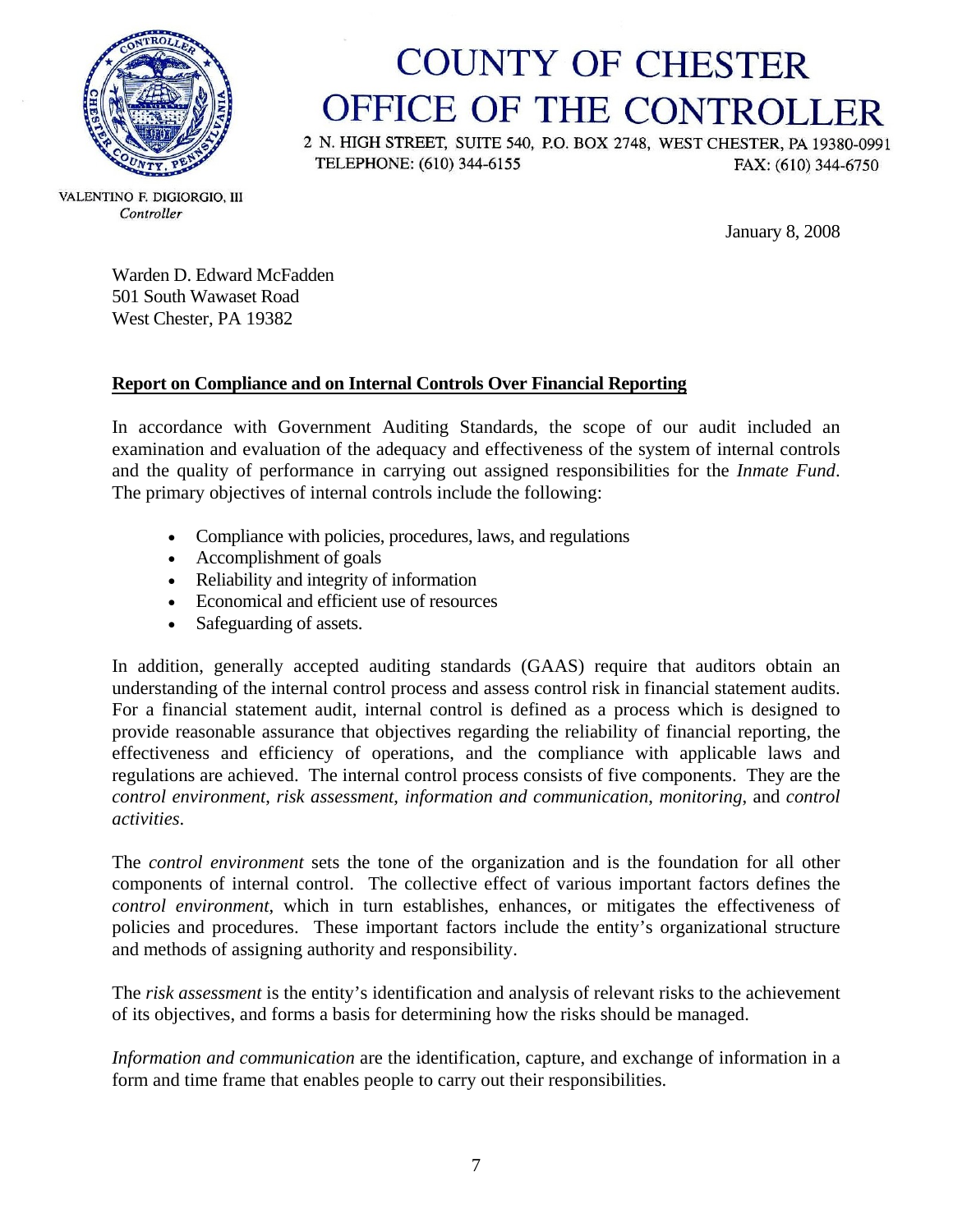#### **Report on Compliance and on Internal Controls Over Financial Reporting (continued)**

*Monitoring* is a process that assesses the quality of internal control performance over time.

*Control activities* are the policies and procedures that help ensure management directives are carried out. These policies and procedures may be classified as:

- Authorization
- Segregation of duties
- Documentation
- Physical safeguards
- Independent checks and balances.

Our audit disclosed no significant weaknesses which, in our opinion, pose a significant risk to the Chester County Prison or to the County of Chester.

Other findings of a lesser significance in the areas of the internal control structure, specifically:

- Reconciliation with respect to the balance sheet, cash rollforward and stale checks
- Record keeping with respect to cash adjustments, canteen/inmate bank transfers, cash receipts, cash disbursements and voided disbursements

have been addressed under separate cover with the management of the *Inmate Fund* for its action and response. Copies of the Management Letter will be made available upon request.

This report is intended for the information of the Chester County Prison Board. This report is, however, a matter of public record, and its distribution is not limited.

Valet D. Ljegio to

Valentino F. DiGiorgio, III **Controller**